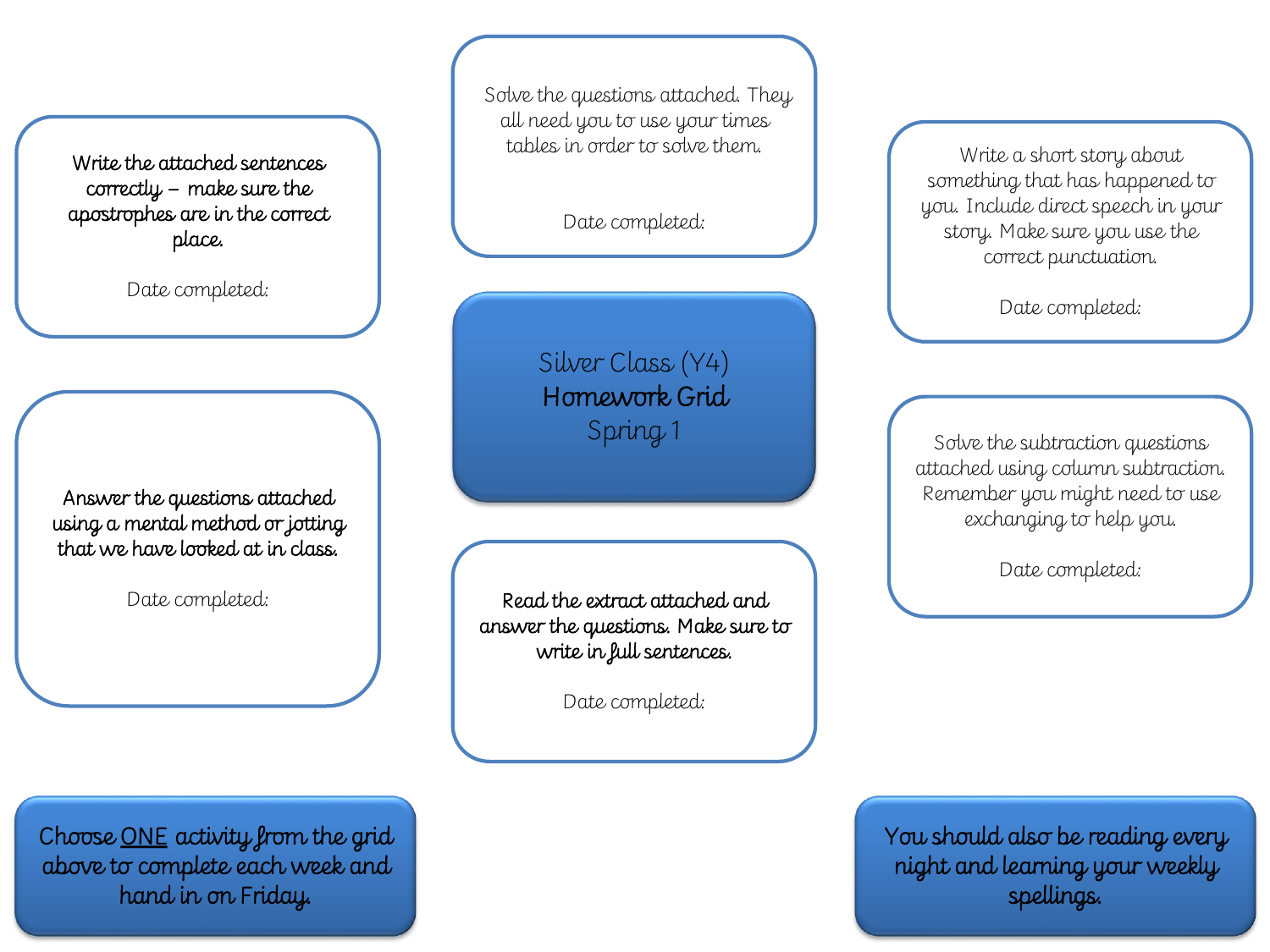Solve the questions. They all need you to use your times tables in order to solve them.

- 1. a)  $7 \times 4 =$  b)  $8 \times 3 =$  c)  $5 \times 12 =$  d)  $4 \times 11 =$ 2. a)  $36 \div 4 =$  b)  $88 \div 8 =$  c)  $72 \div 12 =$  d)  $40 \div 8 =$ 3. a)  $16 \div \underline{\hspace{1cm}} = 4$  b)  $8 \times \underline{\hspace{1cm}} = 16$  c)  $12 \times \underline{\hspace{1cm}} = 96$  d)  $120 \div \underline{\hspace{1cm}} = 12$
- 4. What is:
- a) Thirty-six divided by twelve? b) Five lots of four?
- 5. Lawrie works 5 days a week. He works for 8 hours each day. Last Friday, he worked 2 hours fewer than normal. How many hours did he work in total last week?
- 6. Marie has 5 boxes of chocolates. There are 12 chocolates in each box. She eats 7 of the chocolates. How many are left?

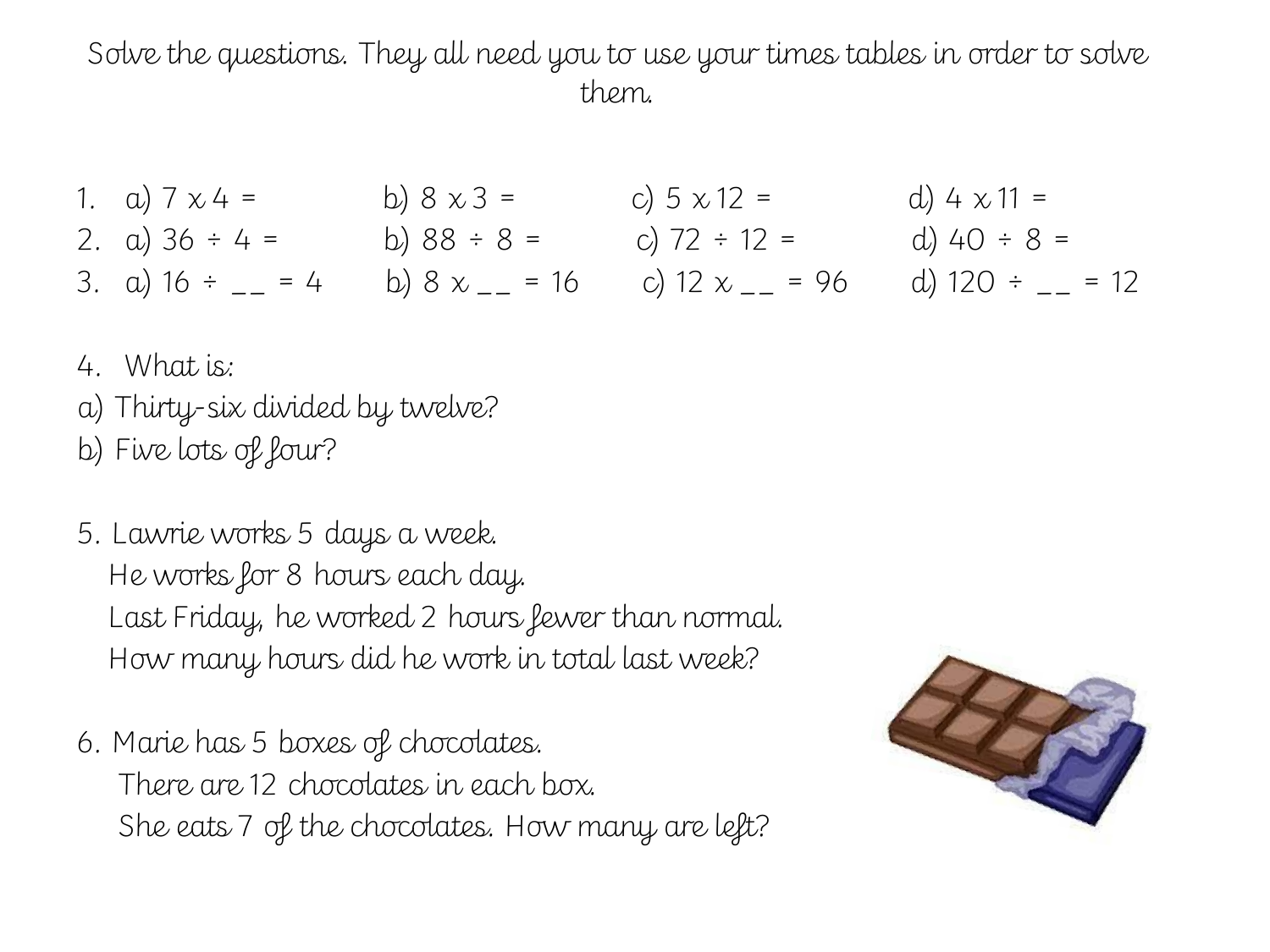Solve the subtraction questions attached using column subtraction. Remember you might need to use exchanging to help you.

- 1.  $235 124 =$
- 2.  $567 234 =$
- 3.  $876 345 =$
- 4. 908 236 =
- 5.  $675 239 =$
- 6. 845 285 =
- 7. 705 92 =
- $8. \, 459 239 =$
- 9.  $500 134 =$
- $10.439 259 =$

Set these out just as we have done in school in our Mathematics books.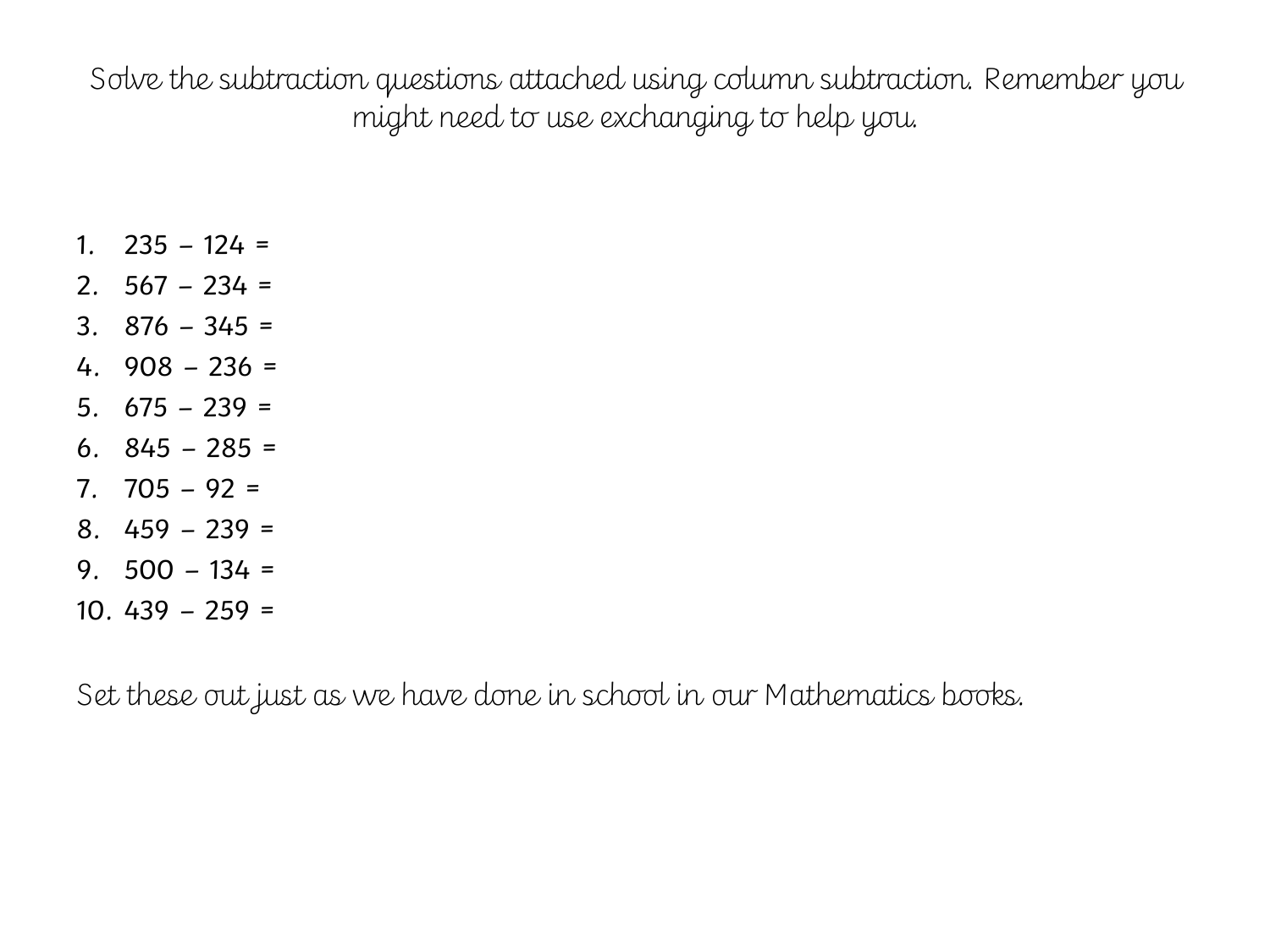## Read the extract attached and answer the questions. Make sure to write in full sentences.

## Robin Hood and Little John

They'd passed the graveyard on the edge of the village by the light of a full moon, and the hoot of an owl signalled their passage. They spent the next few hours trudging through the gloom of the forest on their way back to Nottingham. Mist hung about the ground at knee height, giving the forest an ethereal feel. Robin's friend, Will, turned to him and confessed quietly he wasn't happy about the uncomfortable silence which enveloped the woods. Usually, even at such an early hour, the woods were filled with noises, but tonight all was deathly silent.

They reached the river crossing just after dawn had broken and found a sun-dappled space to sit, eat and rest a while before crossing the water into the part of the forest inhabited by outlaws. Robin stood and stretched before retrieving his pack, his quiver and his bow. "Come on!" he said to Will, who lay napping on the heather and he nudged him with the toe of his boot. "How much longer is it?" said Will screwing up his face and shielding his eyes from the low hanging sun, "we've been walking all night!"

"Not much further," said Robin, "but keep your wits about you now…you never know who is lurking in the woods on the Wester' side."



## Questions

1. Use a dictionary (or google/other search engine) to find the word 'ethereal' can you write a definition for it in your own words?

2. What do you think the word 'enveloped' means?

3. Which word in the text tells you that outlaws lived in the forest?

4. Outlaw is a compound word made of two smaller words. What do you think it means?

5. What does the word trudging tell us about the way the two of them move through the forest?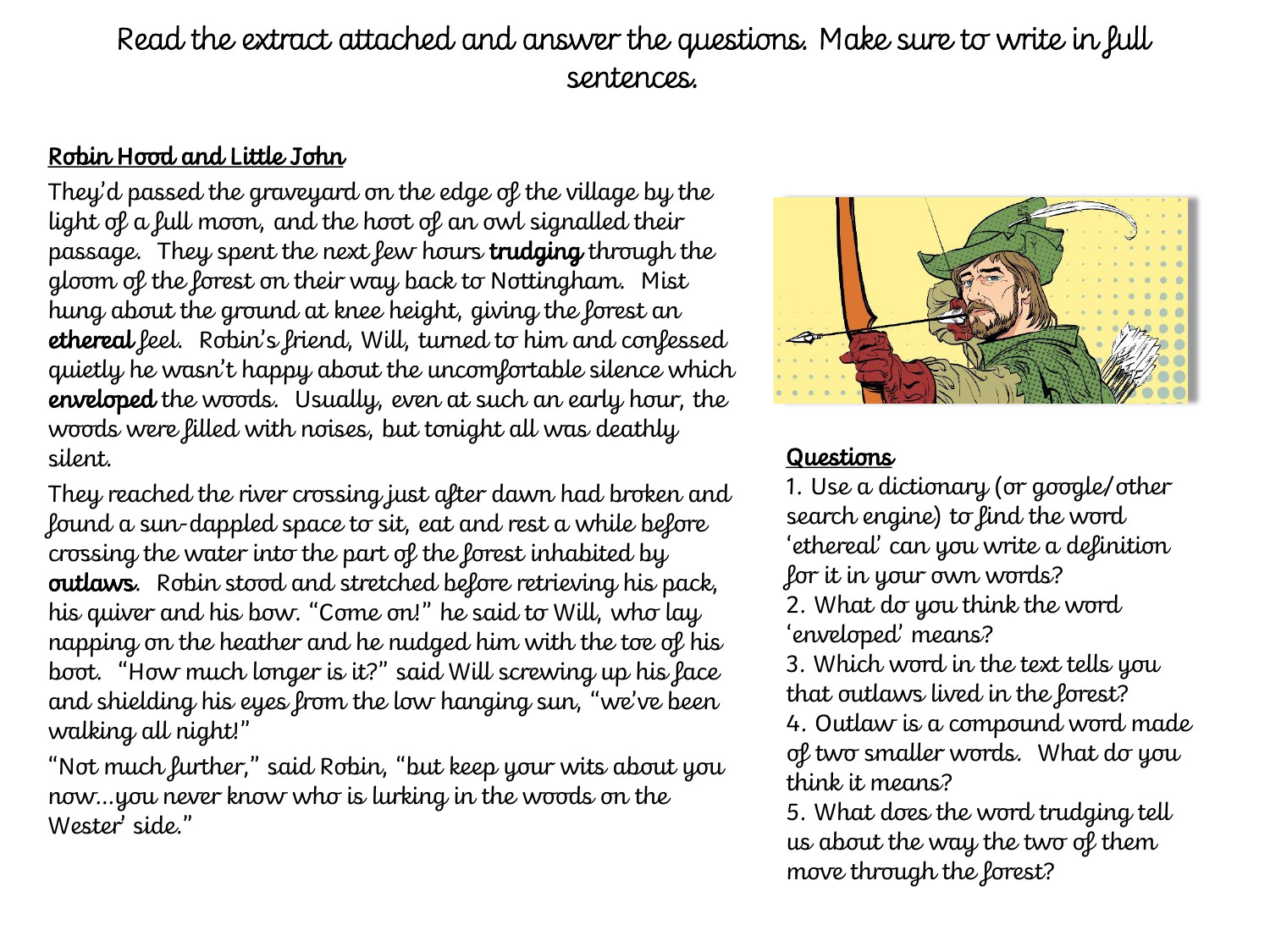## Answer the questions attached using a mental method or jotting that we have looked at in class.

- 1.  $345 + 29 =$
- 2.  $786 + 234 =$
- 3.  $54-22 =$
- 4. 345-225 =
- 5. 980 + 220 =
- 6. 543-232 =
- 7.  $765 + 32 =$
- 8. 224 + 964 =
- 9.  $765 234 =$
- 10.  $987 + 122 =$